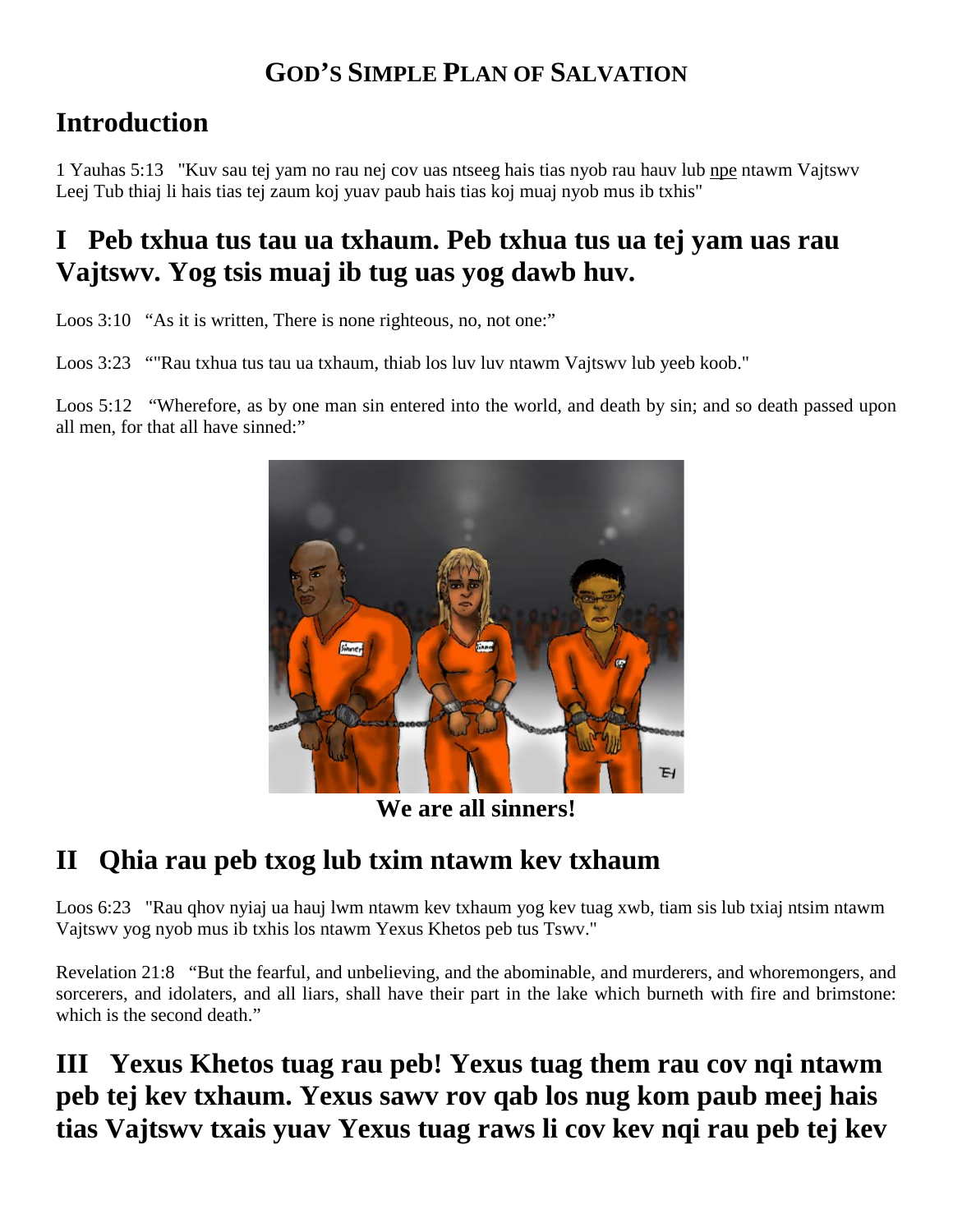### **txhaum.**

Loos 5:6 "For when we were yet without strength, in due time Christ died for the ungodly."

Loos 5:8 "Tiamsis Vajtswv ua qhia nws kev hlub rau peb, nyob rau hauv hais tias thaum peb tseem cov neeg txhaum, Tswv Yexus tuag rau peb."

Loos 14:9 "For to this end Christ both died, and rose, and revived, that he might be Lord both of the dead and living."

Loos 6:23 "Rau qhov nyiaj ua hauj lwm ntawm kev txhaum yog kev tuag xwb, tiam sis lub txiaj ntsim ntawm Vajtswv yog nyob mus ib txhis los ntawm Yexus Khetos peb tus Tswv."



**Christ died for sinners!**

## **IV Peb yuav cawm tsis tau peb tus kheej.**

Efexus 2:8-9 "Yog los ntawm txoj kev tshav ntuj yog koj tau txais kev cawmdim, los ntawm txoj kev ntseeg, thiab qhov no tsis ntawm nej tus kheej - nws yog ib lub txiaj ntsim los ntawm Vajtswv. Tsis los ntawm ua hauj lwm zoo, thiaj li hais tias tsis muaj ib tug yuav."

Titus 3:5 "Not by works of righteousness which we have done, but according to his mercy he saved us, by the washing of regeneration, and renewing of the Holy Ghost;"

Acts 4:12 "Neither is there salvation in any other: for there is none other name under heaven given among men, whereby we must be saved."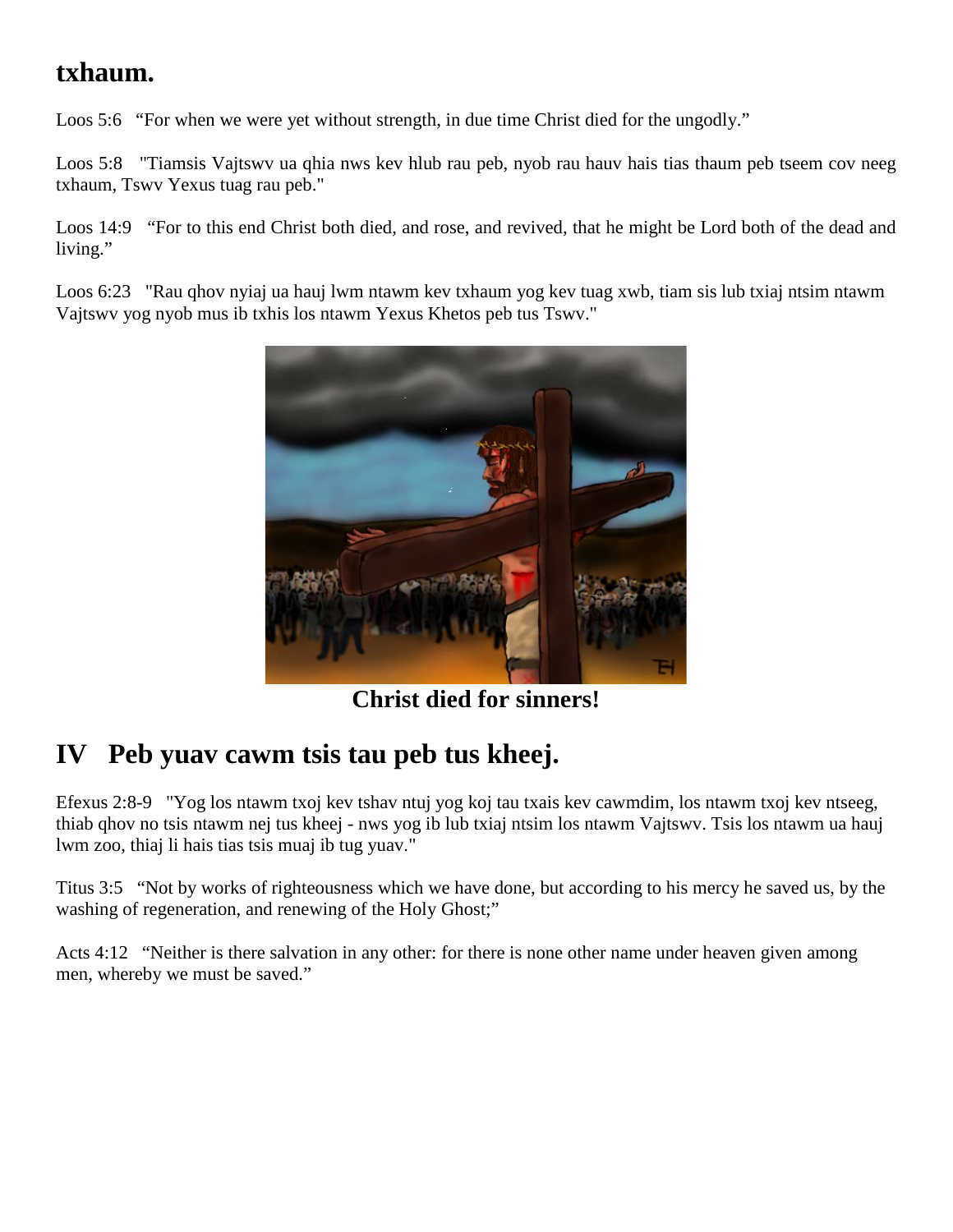

### **V Vim hais tias ntawm Yexus tuag rau peb cov sawv cev, txhua yam peb tau ua yog ntseeg hais tias nyob rau hauv Nws, kev cia siab rau Nws txoj kev tuag raws li cov kev them nqi rau peb tej kev txhaumthiab peb yuav tau txais kev cawmdim!**

Loos 4:24 "But for us also, to whom it shall be imputed, if we believe on him that raised up Jesus our Lord from the dead:"

Loos 10:9;13 "hais tias yog hais tias koj lees txim nrog koj lub qhov ncauj Yexus raws li tus Tswv, thiab ntseeg hais tias nyob rau hauv koj lub siab hais tias Vajtswv [tsa](http://www.gotquestions.org/Hmong/Loos-txoj-kev-cawmdim.html) Nws hauv qhov tuag los, koj yuav tau txais kev cawmdim. rau txhua tus neeg uas hu rau lub [npe](http://www.gotquestions.org/Hmong/Loos-txoj-kev-cawmdim.html) ntawm tus Tswv yuav tau txais kev cawmdim."